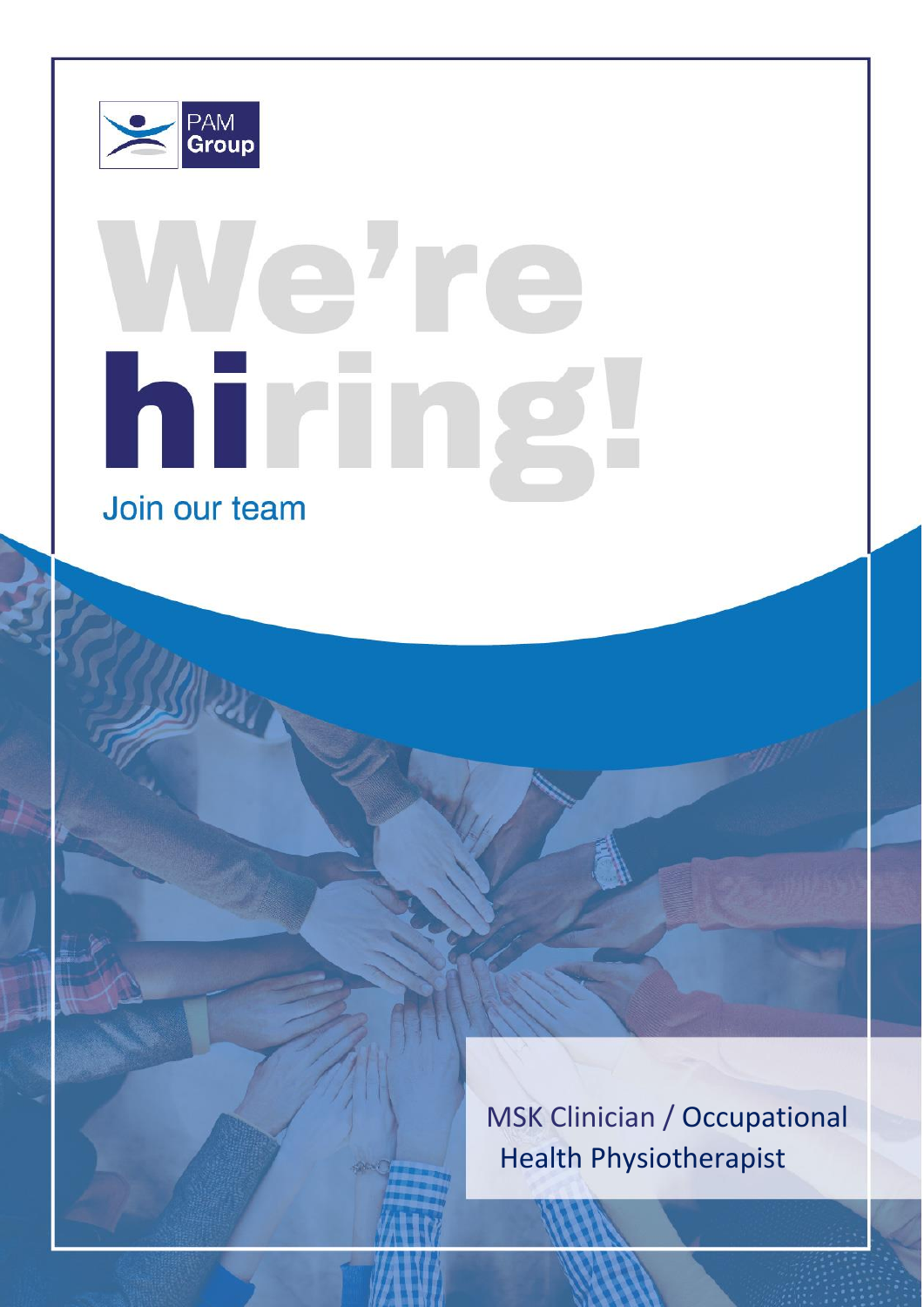

# **Overview**

MSK Clinician / Occupational Health Physiotherapist Location:- Norfolk, Suffolk and Essex and Homeworking Competitive Salary and Excellent Company Benefits

# **About Us**

PAM Group is a highly experienced Health and Wellbeing Specialist providing services to more than 450,000 employees across the UK in both the public and private sector. PAM Group is recruiting for growth. We have an exciting business plan and we are looking to recruit enthusiastic, driven and committed musculoskeletal rehabilitation professionals from a variety of disciplines to join our business to help us achieve our growth plans with new and existing clients in our portfolio.

# **Role**

Due to significant business growth PAM Physio Solutions are looking to embrace the skills of an enthusiastic and experienced musculoskeletal outpatients Physiotherapist and provide them with the opportunity to enhance their skills and become an expert in the specialist and niche domain of occupational health physiotherapy.

We are looking for Physiotherapists who are passionate about musculoskeletal rehabilitation and the assessment of individuals with acute, chronic and complex presentations in order to determine their physical capability. As part of our MSK team you will be involved in delivering Specialist Rehabilitation Services, Ergonomic Assessments, Case Management and delivering onsite training programmes.

Physiotherapists who are looking for a challenge to develop and progress within a unique discipline will thrive in the specialism of Musculoskeletal Occupational Health.

### Key Responsibilities

- ❖ Working as an autonomous MSK practitioner, managing a range of musculoskeletal conditions in an outpatient setting
- ❖ Delivering a thorough and detailed MSK assessment, using appropriate clinical techniques and equipment.
- ❖ Using clinical reasoning to diagnose patient problems.
- ❖ Delivering evidence-based intervention / treatment to all patients, in line with CSP, BASRaT and NICE guidelines, and in accordance with the PAM Wellbeing Treatment pathway.
- ❖ Delivering tailored, progressive, individualised physiotherapy treatment programmes and group exercise/education programmes using clinical assessment and reasoning skills.
- ❖ Formulating treatment plans / goals, assisting and enabling patients to achieve their treatment goals and targets.
- ❖ Providing appropriate advice based on the patient's medical, social and cultural circumstances.
	- ❖ Maintaining accurate, comprehensive, contemporaneous patient records in line with CSP standards of practice.

If you're looking for your next career move and are wanting to work with a rewarding company, please get in touch with our Recruitment department for a confidential chat about joining the PAM Team. [Recruitment@pamgroup.co.uk](mailto:Recruitment@pamgroup.co.uk)